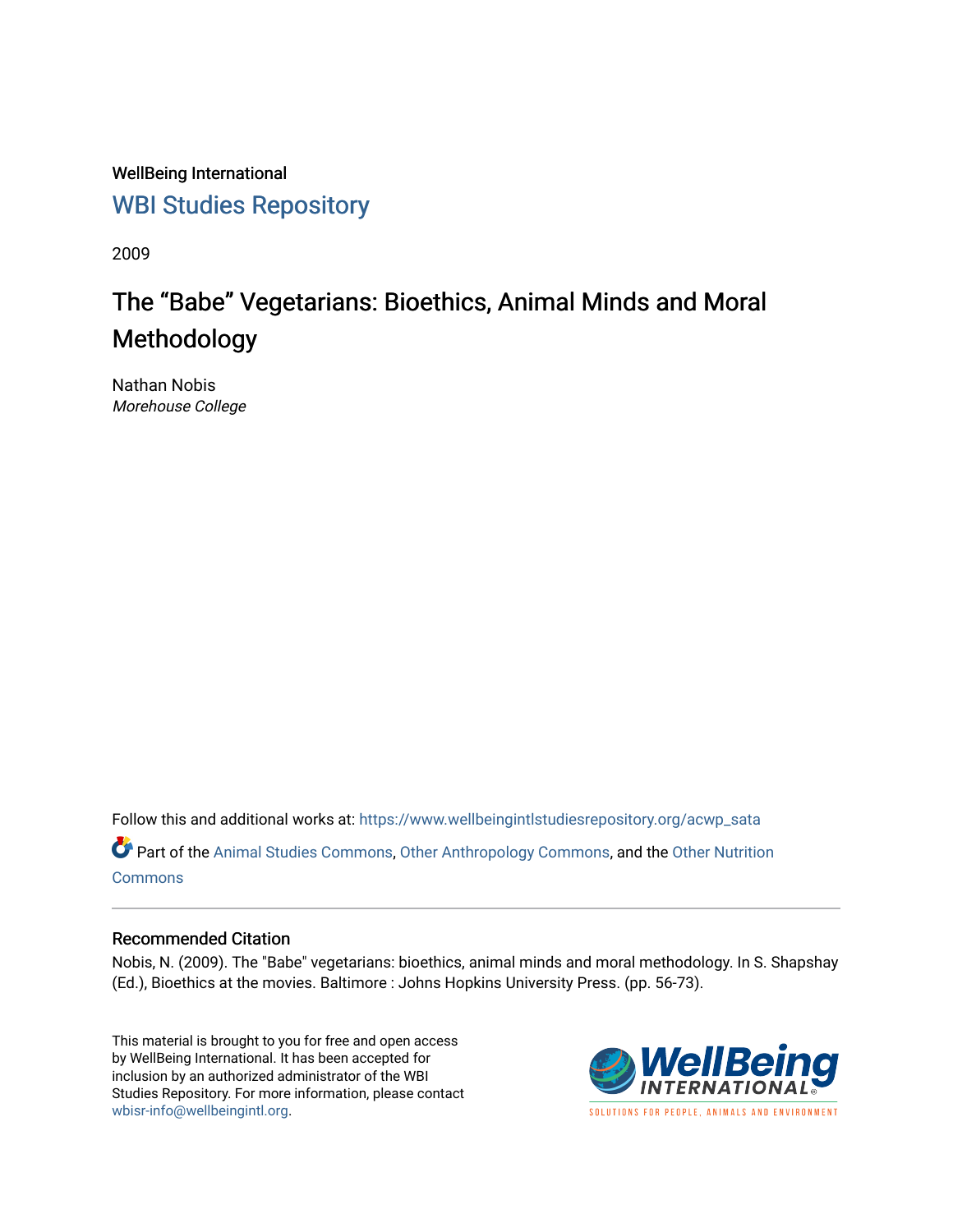# The "Babe" Vegetarians: Bioethics, Animal Minds and Moral Methodology

Nathan Nobis Morehouse College nnobis@morehouse.edu

"The fact is that animals that don't seem to have a purpose really do have a purpose. The Bosses have to eat. It's probably the most noble purpose of all, when you come to think about it." – Cat, "Babe"

> "The animals of the world exist for their own reasons. They were not made for humans any more than black people were made for white, or women created for men." – Alice Walker

### 1. Animal Ethics as Bioethics

According to bioethicist Paul Thompson, "When Van Rensselaer Potter coined the term 'bioethics' in 1970, he intended for it to include subjects ranging from human to environmental health, including not only the familiar medical ethics questions . . but also questions about humanity's place in the biosphere" (Thompson, 2004).

These latter questions include ethical concerns about our use of animals: morally, should animals be on our plates? Should humans eat animals? The fields of animal and agricultural ethics address these questions. Thompson categorizes these fields as within bioethics since "agriculture has obvious effects on the broader environment, and it is impossible to ignore questions about the moral standing of agricultural animals or the impact that food production has on wild nature." Another bioethicist, Gregory Pence, notes that bioethicists who are "big picture" thinkers often discuss the "rights of animals" (Pence, 2000).

Ethical questions about the treatment of animals thus are profoundly bioethical, especially in the term's original sense. And animal issues overlap, at a conceptual and practical level, many other issues in bioethics: abortion, the responsible use of research funds, food safety and politics, concerns about global nutrition and poverty, and preventative medicine, to name just a few.

<span id="page-1-0"></span>But ethical issues about animal are often ignored in many bioethics courses, writings and

discussions.  $\boxed{1}$  Many factors might explain this, but one possible reason why this is so is that, unlike many other bioethical questions, moral questions about animals are *personal*. Philosopher Tom Regan writes that, "the issue of animal rights forces us to ask what we should do *when* we sit down to our next meal or *when* we go shopping for a new coat. Animal rights is an in-our-face kind of inquiry whose questions force us to make a moral inventory of our most common choices, our day-to-day way of living in the world" (Regan, 2003). And philosopher Peter Singer has observed that, "For most human beings, especially in modern urban and suburban communities, the most direct form of contact with non-human animals is at mealtimes: we eat them" (Singer, 2002). He then argues that, "In doing so we treat them purely as means to our ends. We regard their life and well-being as subordinate to our taste for a particular kind of dish."

Singer, Regan and other many other philosophers challenge people to rationally justify their daily, animal-eating dietary habits and, if they can't, to change. Since people tend to prefer to avoid challenges to the morality of their own beliefs, attitudes and behavior, and generally resist change, this might explain some bioethics' focus on impersonal social policy. Thinking about what other people should and should not do is far less-personally challenging. That bioethical questions about animals are personal, however, presents unique challenges, and great opportunities, for moral progress in thought, attitude and deed.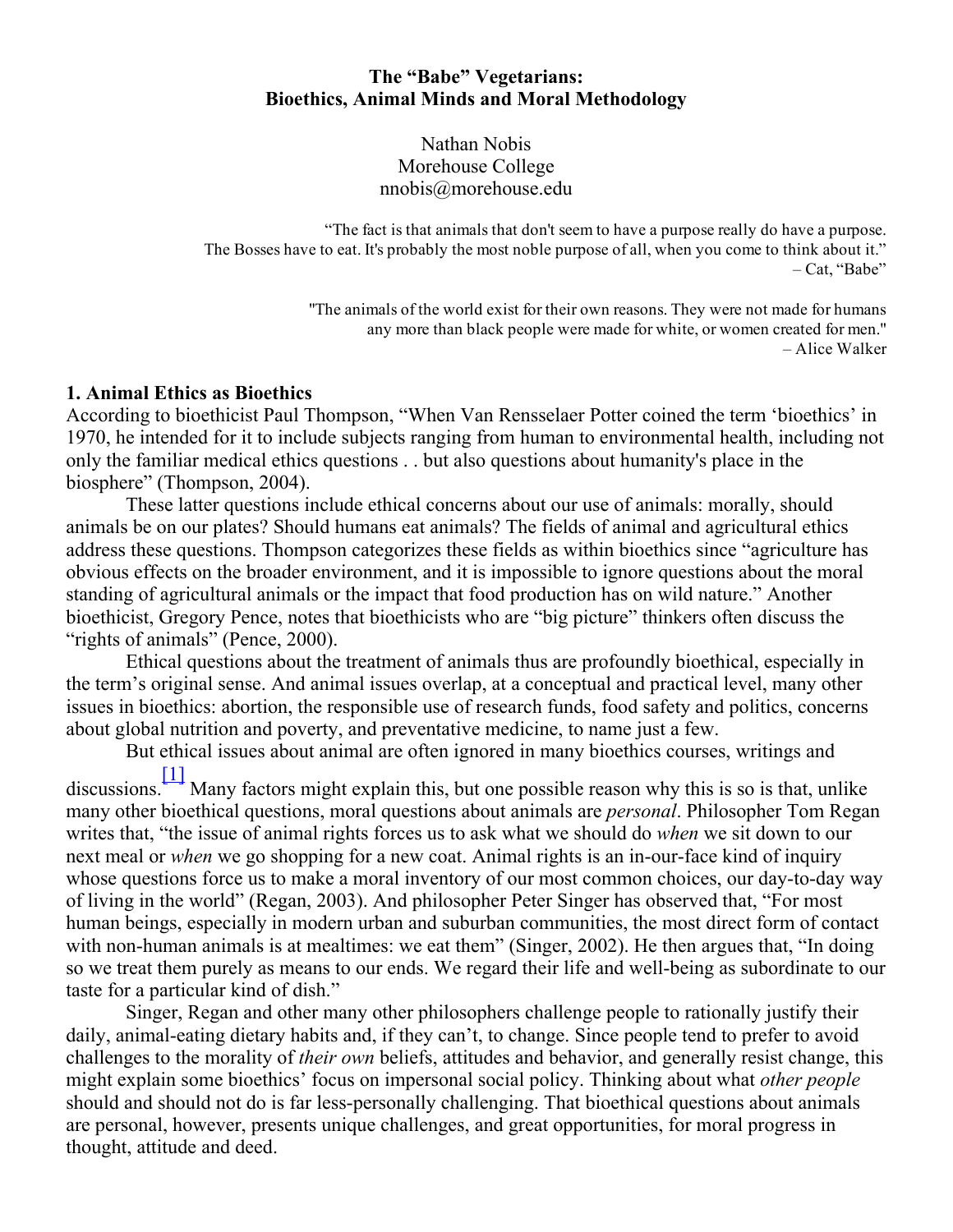# 2. The "Babe" Vegetarians

Here I discuss the role the film "Babe" has played in helping people address these challenges and make this moral progress. It is thought that a significant number of young people (mostly girls, now young women) became vegetarians due to their seeing "Babe." These people are often called "Babe Vegetarians," influence by what has been called "The Babe Effect." Many of their stories are found on [\[2\]](#page-10-1)

#### the internet. For example, Jessica Alleva, at the age of 16, writes:

<span id="page-2-1"></span>In 1995, a very famous movie called "Babe" was released. The movie, starring James Cromwell and one pink piggy, Babe, was an awakening. Like the Buddha reaching enlightenment or the apple that had fallen on the head of Thomas Edison, I knew then that for me, my life was about to change. Though only eight years old, I'd decided never again to eat another animal. I looked at my food in a new way, and realized that pork, for example, was not merely a food product, but was once a living, sentient being. I reasoned that animals, like humans, can feel sadness, happiness and pain. From this broad comparison, the line dividing humans and animals is diminished (Alleva).

# Megan Palame, a college senior, writes:

I did become a vegetarian when I was 10 from watching "Babe." I always loved animals as a child growing up with them as pets, or visiting them at the zoo, and somewhat equated them with having similar feelings as humans, such as happiness and fear. Then when Isaw the movie, everything made sense to me. Just as Babe the pig did not just want to be a "pig," but be a sheepherder, more than just his role on the farm, this made me think that animals are forced into their roles as food, and only food. Babe the movie was the epitome of connecting an emotional level to animals; if an animal could even just want to live, was enough for me not to be responsible for their murder. The visualization of animals conversing, loving, surviving, and aspiring helped me see animals in a different light.

Actor James Cromwell, who played Farmer Arthur Hoggett in "Babe," also became a vegan – a person who consumes no animal products – as a result of his role in the film. He explains, "I was so moved by the intelligence, sense of fun and personalities of the animals I worked with on Babe that by the end of the film I was vegetarian. If any kid ever realized what was involved in factory farming

<span id="page-2-0"></span>they would never touch meat again." [\[3\]](#page-10-2) The films' influence surely continues today.

But should the film have had the influence it has had? Should people have found "Babe" as morally persuasive as they have? Or is this reaction based on mere sentimentality and emotion, not strong moral reasoning, as critics of vegetarianism likely have claimed? I will argue in favor of the former, that there is a strong, inspiring, case for vegetarianism found in the film.

To do this, I discuss recent results from cognitive ethology, the science of animal minds, regarding the minds of farmed animals. While, to many, "Babe" seems to a fantasy, in terms of its attributing complex mental states to farmed animals, I discuss recent empirical research regarding the pigs, sheep, cows, and chickens that suggest that the reality of farm animals' minds and lives is closer to "Babe" in many ways that people tend to suspect.

Based on these facts about animals' minds, I give reasons to think that it is wrong to raise and kill beings like this for the pleasure of eating them. I then consider many objections to this argument. Ironically, many of the animals on the farm accept a prejudicial moral outlook, according to which individuals are judged not on their own merits but, rather, on morally irrelevant considerations. This same kind of reasoning is often used by those who attempt to justify harmful practices in animal agriculture. I show that this reasoning is faulty.

Thus, I argue that "Babe" helps us get the facts right about animal minds, and helps us see better methods of engaging in moral reasoning. The "Babe vegetarians" were right, and "Babe effect" is morally justified.

# 3. What Farmed Animals Are Like, on Film and in Reality

What are animals like, according to *Babe*? Of course, in the film animals can  $talk$  – that's false – but what does the film present that is true? Many things. At a most basic level, the film presents animals having minds: they have beliefs and desires: they wanting things and have beliefs about how to get them. Animals are not mindless, preference-less beings: what happens to them matters to them, even if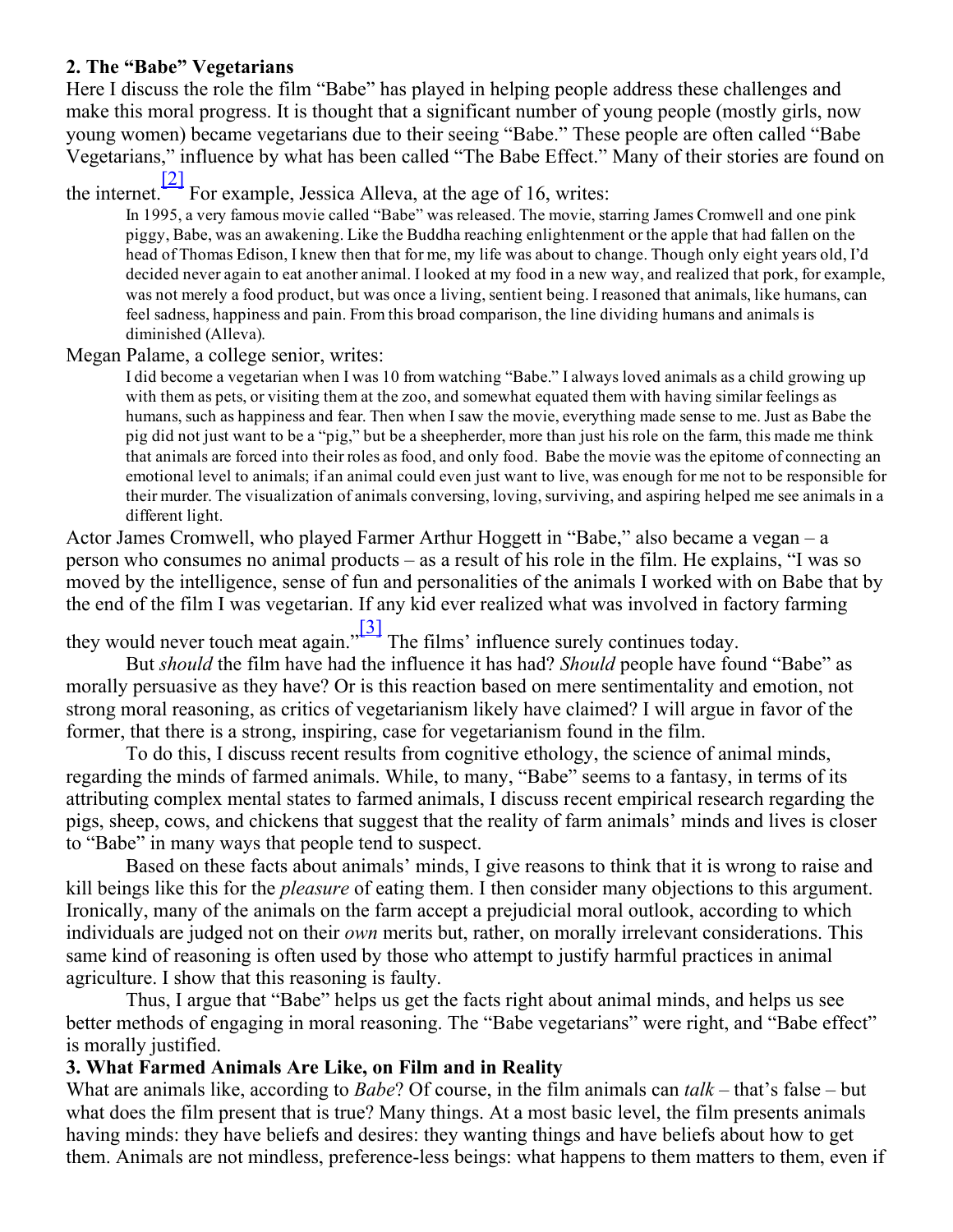it doesn't matter to anyone else. It shows animals having emotions: they can be sad and lonely, happy and content. Most importantly, it shows that animals can feel pleasure and pain: they can *suffer*.

The film opens showing Babe with his brothers and sisters, nursing on his mother. It is later said that Babe's mother cared for him and treated him lovingly. So animals are shown in families, caring for each other, especially the mother for her children. "Fly" the dog illustrates this with her pups: she cares for them and misses them when they are sold off to new homes. It shows animals mourning the loss of another animal, when "Maa" the sheep was killed by the intruder dogs. It says that Babe and Farmer Hoggett "regarded each other," they had a relationship, a closeness that developed through the film. There is occasional jealousy among animals and, finally, fear, including fearing being eaten.

So the film presents animal – both dogs and cats *and* animals who are routinely raised to be killed and eaten, such as pigs, chickens, and cows – as having complex mental and emotional lives. How far is this from the truth? The *Humane Society of the United States* offers a summary of some of the recent research on intelligence, perception, memory, sociability, communication, and learning

#### abilities of farmed animals. [\[4\]](#page-10-3)

<span id="page-3-0"></span>About pigs, they report:

Pigs are intelligent animals, and many consider them to be equal—or superior—to dogs in intelligence. When living among humans, piglets learn their names within two to three weeks and respond when called. Pigs have also demonstrated a strong sense of direction, with the ability to find their way home even across long distances. Pennsylvania State University Professor Stanley Curtis conducted research that found pigs can respond to verbal communications and play computer games. The pigs used their snouts to move joysticks, which controlled cursors on the screen that could hit their targets. The pigs had a hit rate of over 80%.

In nature, pigs live in social groups. Pigs who know each other engage in certain behaviors, much like humans shake hands or hug. A pig may greet a friend by making nose-to-nose contact or by grooming the other. It has been suggested that pigs can recognize and remember up to 30 other pigs. They establish a stable social group by evaluating each other's behavior and understanding which companions are more aggressive and dominant. Pigs are so communal that they even sleep together, huddled in a nest.

Pigs can learn where food is located by watching each other. Scientists at the University of Bristol found that showing one pig where food was hidden could benefit others in the group. Other pigs would notice that their companion had located food and would "follow the leader" rather than search on their own.

Although you may think "oink, oink" is the only sound pigs make, they are actually quite vocal animals with a wide repertoire of "words." Their language includes jaw chomping, teeth clacking, grunts, roars, squeals, snarls, and snorts. Boars (male pigs) use mating songs when attracting females. Sows (female pigs) use a special grunt to tell their piglets it is time to suckle. Piglets (baby pigs) even have a special distress call they use when separated from their mother.

The bond between piglets and their mother is very strong. Before giving birth, the pregnant sow builds a large nest for farrowing, or birthing, her piglets and for protecting them after they're born. In nature, pregnant sows are very particular about the location and quality of this nest. A mother may walk three to six miles before finding a sufficiently isolated and protected spot, and she can take up to ten hours to build her nest.

Once the piglets are born, mother and children remain in the nest for up to two weeks. After this period, the family leaves the nest and returns to the rest of the herd. Around this time, play becomes an important part of the piglets' lives. Beginning with play fighting, their activities later include chasing, frolicking, and exploring their environment. The piglets are gradually integrated into the herd and, around 17 weeks of age, they are weaned and begin eating solid food.

#### About sheep, research suggests that:

Sheep have highly developed social awareness and interactions. Researchers at the Babraham Institute in Cambridge, England found that sheep can be taught to remember the faces of 50 different sheep. After learning what the other sheep looked like from the front, they were also able to recognize one another in profile, with their visual recognition lasting for up to two years. The study's findings were reported in a 2001 issue of Nature and concluded that sheep, like humans, have the capacity to distinguish between faces that are very similar in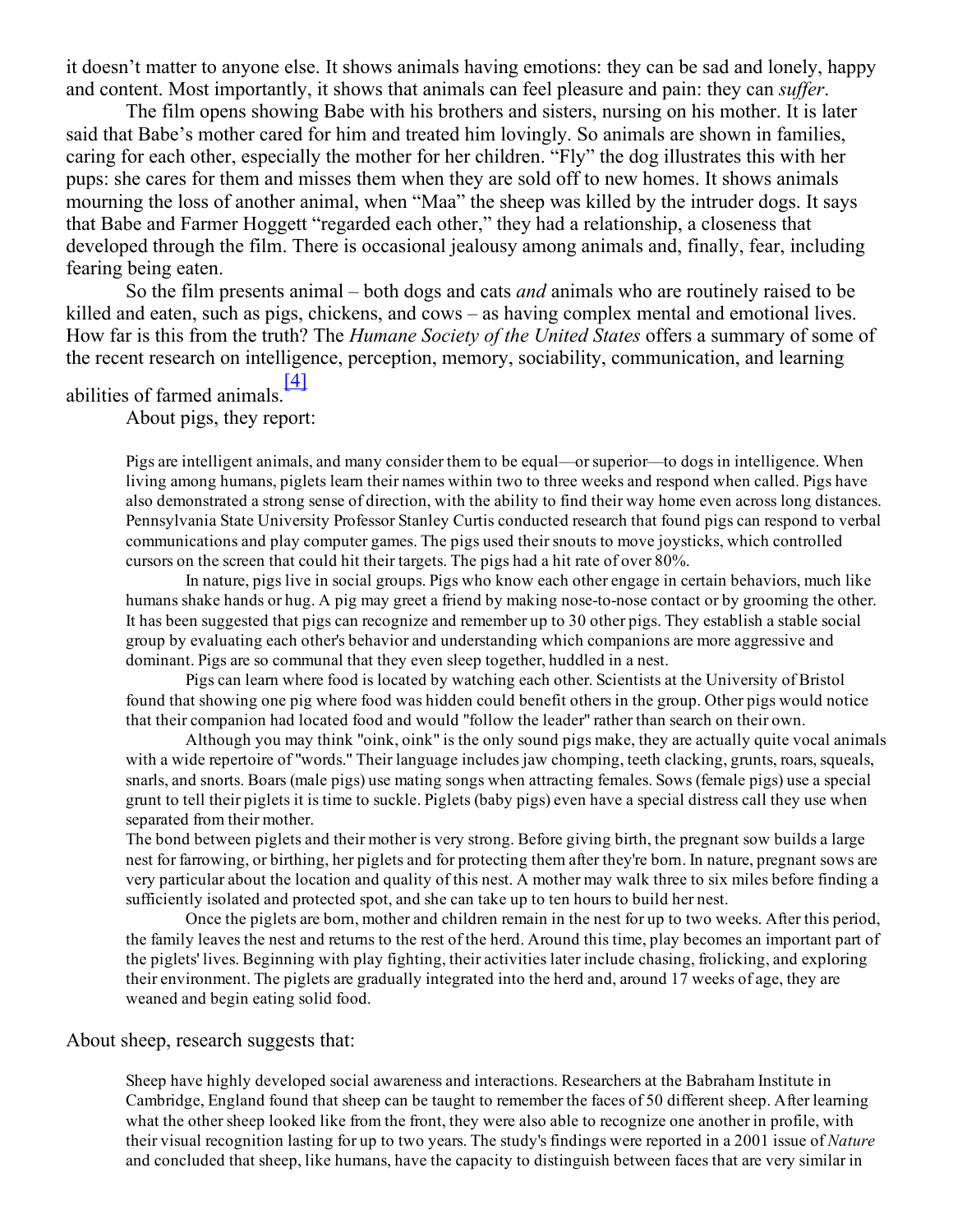appearance. According to Dr. Keith Kendrick, one of the authors of the study, their remarkable memory systems and ability to recognize faces are signs of higher intelligence.

In everyday parlance, we may refer to a "herd ofsheep" with negative overtones, suggesting that someone is conforming to the expectations of others. While sheep do have a strong instinct to "follow the leader," this is an important part of their social nature. A flock of sheep may follow the group's leader anywhere, but this characteristic can save them from predators, including coyotes, domestic dogs, mountain lions, and wolves, as animals who prey on sheep will home in on those sheep who separate from the flock. An individual sheep will become agitated when deprived of the security of her or his mates.

# For chickens, research shows that:

These birds also form strong family ties. A mother hen begins bonding with her chicks before they are even born. She will turn her eggs as many as five times an hour and softly cluck to her unborn chicks, who will chirp back to her and to one another. After her chicks have hatched, the devoted mother dotes over her brood, teaching them what to eat, how to drink, where to roost, and how to avoid enemies. Young chicks separated from their mother huddle together at night for a couple of months, eventually lining themselves up on a perch and roosting like adults.

Chickens are intelligent animals and good problem-solvers. More advanced than young children, chickens possess the ability to understand that an object, when taken away and hidden, nevertheless continues to exist. And their communication skills are so developed that they use separate alarm calls depending on whether a predator is traveling by land or in the sky. Australian scientists recently discovered that some hens emit high-pitched sounds to signal they have found food. The more they prefer a particular food, the faster they "speak."

"Chickens show sophisticated social behavior," Dr. Joy Mench, Professor and Director of the Center for Animal Welfare at the University of California at Davis, "That's what a pecking order is all about. They can recognize more than a hundred other chickens and remember them. They have more than thirty types of vocalizations."

Finally, the childhood taunt "chicken" is inaccurate when it suggests cowardice. In the wild, a mother hen will threaten other hens who come within 20 feet of her chicks. Chickens will also fight with eagles and foxes to protect their kin.

### And, finally, about cattle:

These animals communicate with each other in a number of ways. Vocalizations or "calls" can indicate excitement, frustration, interest, pleasure orstress. Cattle may also use a call to regain contact with a companion after they've been separated; as a prime example, when newly born calves are removed from their mothers, the cow will call to her child for days. Odors are also important to their communication and behavior, and cattle can detect smells up to five miles away.

Cattle live in hierarchically ranked groups and begin to order themselves within the group at a young age. Physical communication and grooming help to establish this social ranking. What may appear to be a game, such as head-butting or shoving, is actually a method of determining which animals within the group are dominant. Interestingly, the strongest or most dominant animals do not necessarily become the leaders. Researchers in France recently discovered that traits such as intelligence, confidence, and experience help to determine who moves up the social hierarchy. Observing 15 two-year-old grazing cows, the researchers found that the herd consistently followed the same individual toward a new feeding site. According to the study's lead author, Bertrand Dumont, "It's adaptive to the animals to follow successful leaders, as this will improve their own food research success."

Scientists have discovered that cattle have the mental capabilities to nurture friendships. Cattle in a small herd, for instance, will join with up to three other animals to form a small group of friends. The animals in the group will spend most of their time together, frequently grooming and licking each other. They will tend to dislike other cattle who are not part of the group. And, like most animals, cattle also experience strong emotions such as pain, fear, and anxiety.

Thus, the picture of animals that "Babe" presents is quite close to the truth: animals do indeed have complex minds with a range of intellectual, emotional and social capacities.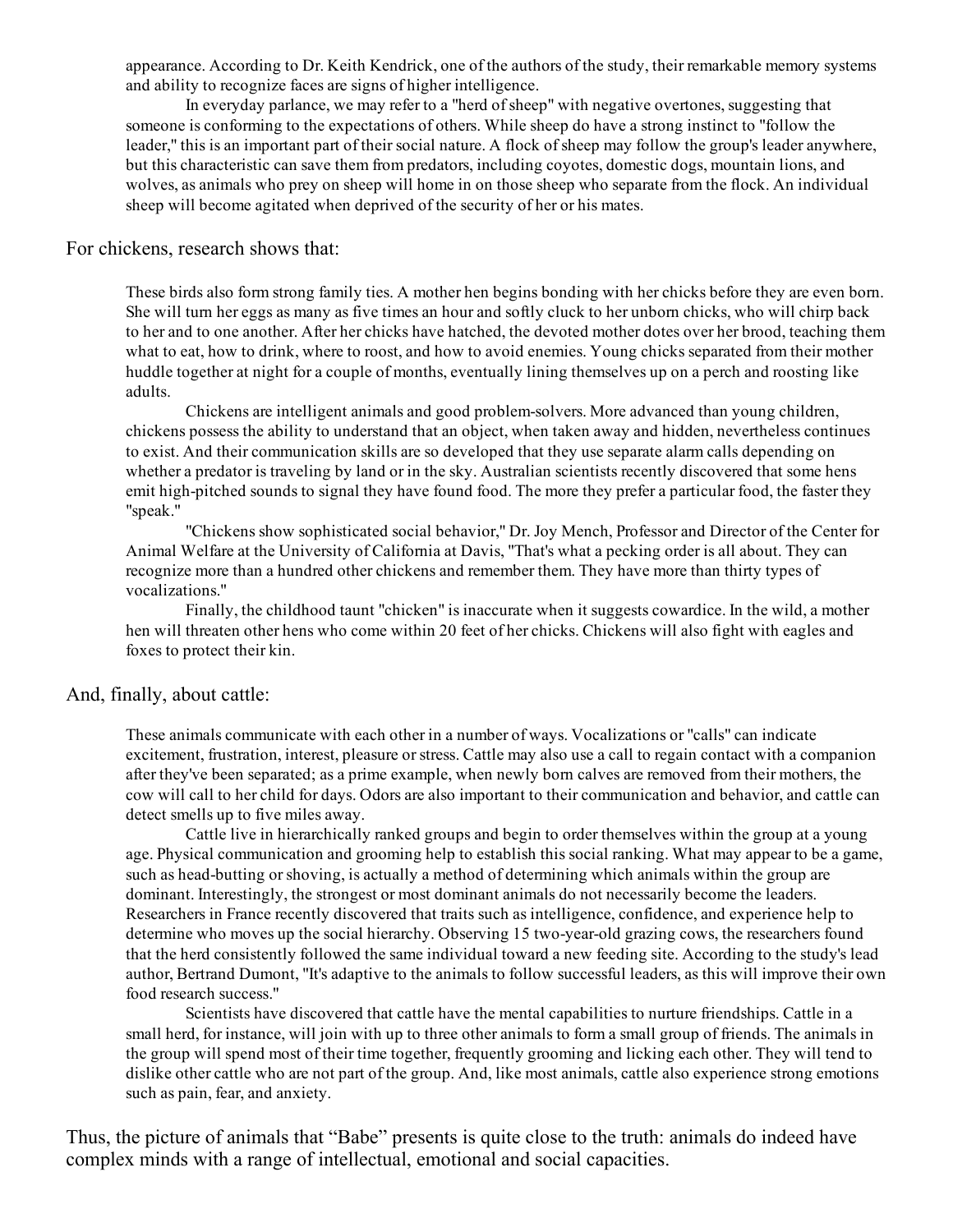#### <span id="page-5-0"></span>4. A Moral Argument for Vegetarianism [\[5\]](#page-10-4)

In light of this information about animals, I will now examine the common assumption *that there is* nothing wrong with harming animals  $-$  causing them pain, suffering, and an early death – so they might be eaten. Here I present some of the reasons given for and against taking animals seriously, as many viewers of "Babe" have done, and reflect on the role of reason in our lives. Our method, useful for better understanding all bioethical debates, is to identify unambiguous and precise moral conclusions and make all the reasons in favor of the conclusion explicit, leaving no assumption unstated.

Why is the treatment of animals a moral issue? Plutarch suggested an answer nearly two thousand years ago when he reflected on the killing of animals for food:

But for the sake of some little mouthful of flesh we deprive a soul of the sun and light, and of that proportion of life and time it had been born into the world to enjoy.

The simple answer is that animals are *harmed* by the practices required to bring them to our plates, and harms need rational defense. As we saw above, pigs, chickens, cows, sheep and other animals are conscious, can feel pleasure and pain, and their lives can go better or worse, from their own point of view. Raising and killing them is bad for them: they experience pain, suffering, deprivation, boredom and an early death. Everything is taken from them so that they might be eaten.

Let us consider the common view that, even though it's true that animals are harmed (indeed greatly harmed) by the practices required for meat eating, these practices are morally permissible nevertheless. We will see that common arguments for this perspective all have premises that are either false or in need of serious defense. The methods used in responding to these arguments will prove useful for addressing further arguments and objections beyond those discussed here.

One of the first things said is that it's not wrong to harm animals for food because it's a "tradition": it's something we do, and have done, for a long time. Indeed, many of the animals in Babe said just this: about killing animals for the farmer to eat them, they said "that's how things are" and resolved to accept their fates. While it's true that, for many people, eating animals is a tradition, we must remember that not all traditions or "ways things are" or have been are good or right, and the important question is always whether an aspect of a tradition can be supported by good moral reasons or not. Also, for many people, eating animals is not a tradition: for thousands of years there have been people who extend their compassion to animals, and many other people who were raised eating animals start new traditions when they see that consistency and moral reasoning demands change.

Second, some people say that it's "natural" to raise and kill animals to eat them, so it's right. But the meaning of "natural" is extremely obscure: people can mean very different things when they use the term. Whatever meaning one uses, however, it's very hard to see how modern, industrial methods of factory farming, transport and slaughter (briefly shown in "Babe" and briefly detailed below) are at all "natural." It's not even clear how an individual's raising and killing, say, a pig or a chicken in her backyard would be "natural" either.

But the relationship between what's "natural," in *any* sense of the term, and what's morally right does not help this argument. Selfishness and cruelty are often quite "natural," but they are not right or good. Walking on one's hands is a quite "unnatural" way to transport oneself, but it's usually not wrong to do so. Some "natural" behaviors *are* right, but many are deeply wrong, and advocates of this argument forget that simple point. Whether something is "natural" or not is irrelevant to its morality.

Third, some people insist that it's *nutritionally necessary* to eat meat, milk and eggs and, therefore, it's right that animals are raised and killed to be eaten. But this argument ignores common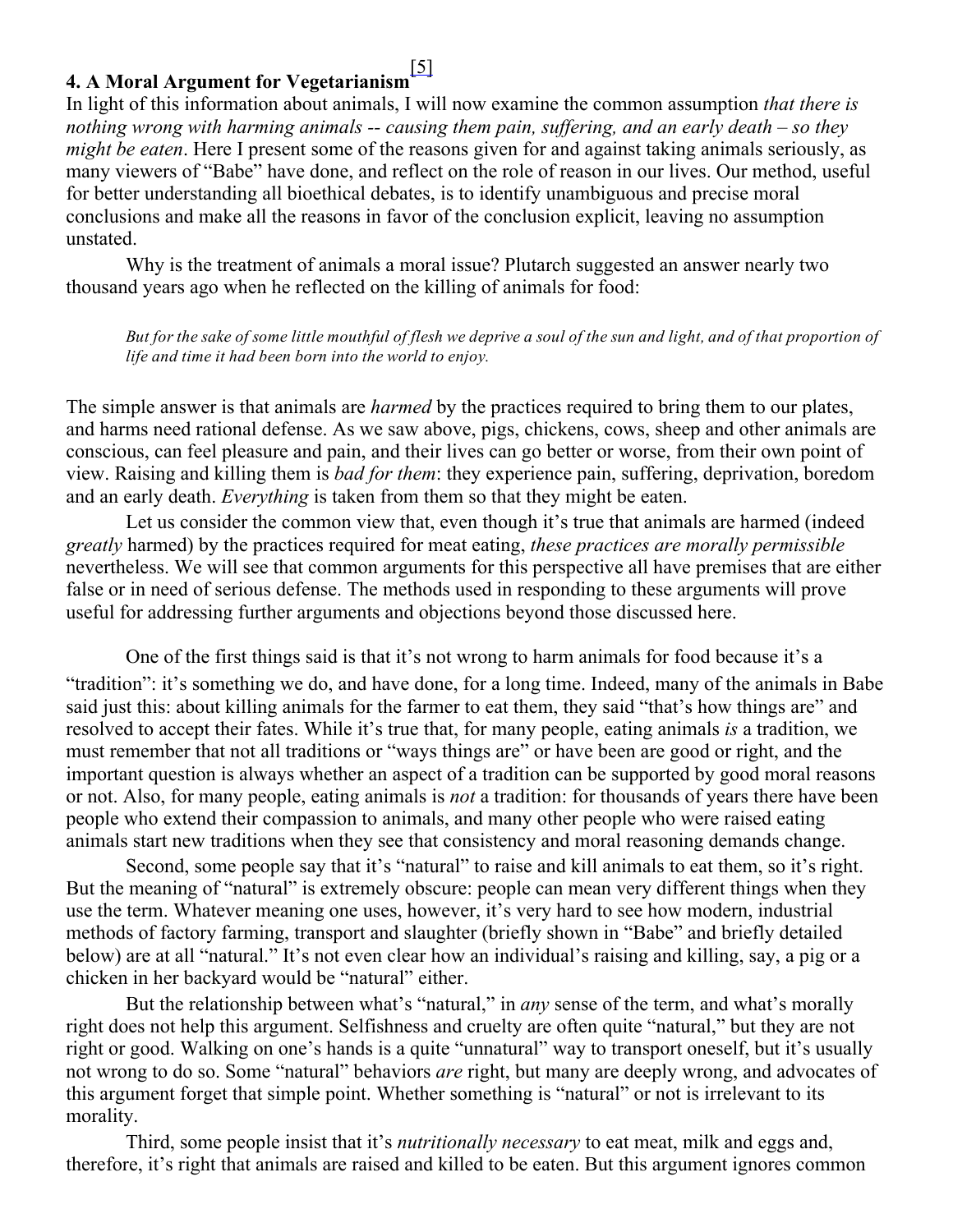sense and disrespects medical science. If it were true that we *have* to eat meat and other animal products, then there would be no people who abstain from doing do so because they would all be dead. But there are such people, alive and well, and medical science supplements common observations with evidence to show that they are often healthier than omnivores. Consider the position statement of the leading authority on nutrition in North America based on their seventeen-page review of the recent nutrition research:

It is the position of the American Dietetic Association and Dietitians of Canada that appropriately planned vegetarian diets are healthful, nutritionally adequate, and provide health benefits in the prevention and treatment of certain diseases... Well-planned vegan and other types of vegetarian diets are appropriate for all stages of the life cycle, including during pregnancy, lactation, infancy, childhood, and adolescence. . . A vegetarian, including vegan, diet can meet current recommendations for all of these nutrients. . . Vegetarian diets offer a number of nutritional benefits, including lower levels ofsaturated fat, cholesterol, and animal protein as well as higher levels of carbohydrates, fiber, magnesium, potassium, folate, and antioxidants such as vitamins C and E and phytochemicals. Vegetarians have been reported to have lower body mass indices than nonvegetarians, as well as lower rates of death from ischemic heart disease; vegetarians also show lower blood cholesterol levels; lower blood pressure; and lower rates of hypertension, type 2 diabetes, and prostate and colon cancer.

So this defense of eating animals is either ignorant of, or disrespectful towards, the huge (and growing) body of research that shows the health benefits from eating a diet based on vegetables, legumes, fruits and whole grains, and ignores the growing literature detailing the variety of harms for humans that can result from the production and consumption of animal products. This argument thus has a false empirical premise, one that many "Babe" watchers, even children, clearly realized was false.

A pattern is emerging, and we can use it to make a point about how to critically respond to reasoning given in ethics. There are two useful critical ways to respond to moral arguments: an "Oh yeah?" response, and a "So what?" response. The former "Oh yeah?" response denies the truth of the premise and the latter "So what?" response denies the truth of the (often unstated) assumption needed to validly reach the conclusion. We can see these helpful responses in action by considering more arguments in favor of harming animals.

A fourth argument is based in the claim that "meat tastes good" or that it is pleasurable to eat it. But so what? Just because something causes pleasure doesn't make it right. We do not think that pleasures automatically justify harming humans: if things are different in the animal case, we need reasons to see why this would be so. And, besides, there are many other pleasure-producing cuisines (often they are ethnic) to choose from that aren't based on animal products anyway.

A fifth argument is based on someone's claiming that he or she "just couldn't give up meat or dairy products or eggs." *Oh yeah*? Since so many other people have given these up, or never ate them in the first place, this claim is likely disingenuous. And since this person probably hasn't even tried changing his or her diet for moral reasons, he or she likely lacks the evidence needed to confidently make that judgment.

Sixth, people claim that animals eat other animals, so it's right for us to do. Oh yeah? Only some animals eat other animals, and these are not chickens, pigs or cows. And so what? Many animals do lots of things that we wouldn't want to do, and should not do (e.g., eat their own excrement and, sometimes, their young), so why should we imitate animals in only some ways, but not others? A principled response is needed for this argument to have any force.

Seventh, people say eating meat is "convenient." Oh yeah? Many meat-based dishes are inconvenient to prepare, and plant-based dishes are usually *as convenient* as eating meat anyway. It's just a matter of choosing something else from the same menu or same grocery store. But since doing the right thing sometimes requires our being inconvenienced in minor (and sometimes major) ways, so what?

Eighth, it is sometimes said that we have a *right* to treat animals these ways, and that animals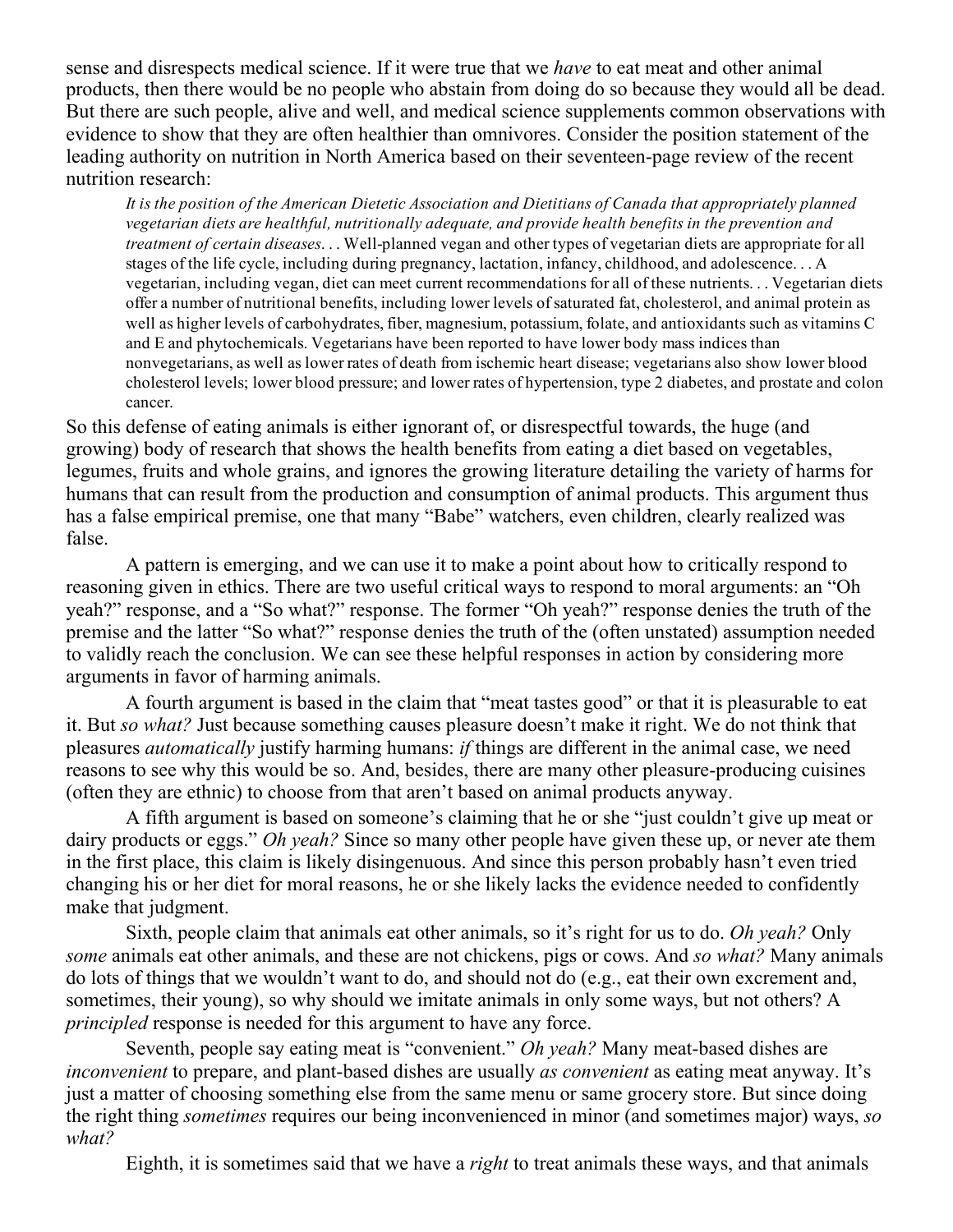have no rights to not be treated these ways. That might be true, but reasonable people want reasons for why they should think that. First, they will want to know what "right" is under consideration. Suppose it's the right to not be caused to suffer and die for someone else's pleasure. Is it because animals don't do math problems, write novels or make moral decisions that they don't have this right? If so, since babies and many other humans don't (and, for some, can't) do these things, this view about moral rights denies them rights also.

In response, however, some might claim that since *most* human beings have sophisticated intellects and so are able to reason in these ways and, and – on their view – this is what moral rights depend on, *all* human beings have such rights. But this sort of reasoning is faulty: *most* adults are able to drive a car, but it doesn't follow that all are able to, since some are blind and have other disabilities that prevent them from being able to drive a car. So, even if rights depended on sophisticated moral capacities (which is doubtful), the fact that some humans have these capacities wouldn't imply that all humans have rights. Whether all human beings have rights depends on what each human being is like: individuals should be evaluated on their own characteristics, not the characteristics of others that are in some ways like and in other ways unlike them (Nobis, 2004; Graham and Nobis, 2006). Many animals on Hoggett's farm might deny this: they seemed to think that Babe shouldn't have been a sheepherder because most other pigs lack the skills to do so or it's not normal for a pig to have those skills. But this is to ignore individuals' unique, and sometimes morally relevant, features. Babe had the skills to do sheepherding, so there was nothing inappropriate with doing so, even though most other pigs lacked these skills. Again, individuals should be judged on their own merits.

Another proposal is that since animals are not *biologically human* they lack the right to not be harmed for others. Interestingly, nearly all philosophers who have considered these issues reject this kind of theory: on their views, the fact that we are biologically human has little to do with what we are owed, morally. This hypothesis is confirmed, in part, by each of us asking us what it is about ourselves that, e.g., *makes it* such that it would be wrong to cause us pain and kill us. For most people, the obvious explanation is that this would hurt greatly, we would suffer enormously and our early deaths would prevent us from experiencing all the good things we (hopefully) would have experienced. It's not because of some genes we have or where we are on some chart in a biology book that explains our moral status; rather, it is a matter of our vulnerability to physical and/or psychological harm.

But since many animals are also vulnerable to such harms, these animals seem to be due the respect due to, at least, *comparably-minded* humans. Since this respect requires not raising and killing these humans for the mere *pleasures* of eating them, rational consistency requires the same treatment for chickens, cows, pigs and other animals who often have far richer mental lives than many humans. Again, this is a fact that "Babe" can help us see.

# 5. Farming Facts

These are just a few of the more common arguments given in defense of raising and killing animals for food. The fact that they are all quite weak suggests that people's resistance to change regarding these issues might be based on non-rational influences, not critical thinking and unbiased inquiry. But the fact that a strong defense of the *status quo* is lacking does not give us yet enough positive reason to think that animals are treated wrongly. To see these reasons, we must consider in brief detail how are

<span id="page-7-0"></span>animals are harmed so that they might be served on our plates. [\[6\]](#page-10-5)

The treatment of animals in farms and slaughterhouses has been well documented by *all* major print and television media[.](http://facstaff.morehouse.edu/~nnobis/courses/simmons.htm#_ftn4) On both "factory" and the few remaining "family" farms – both kinds are depicted in "Babe" – baby animals are castrated, branded, ear and tail-docked, and teeth are pulled, all without (costly) anesthesia. "Veal" calves, the male by-products of the dairy industry, spend their entire life individually chain at the neck and confined to narrow stalls too narrow for them to turn around in. "Broiler" chickens, due to selective breeding and growth-promoting drugs, are killed at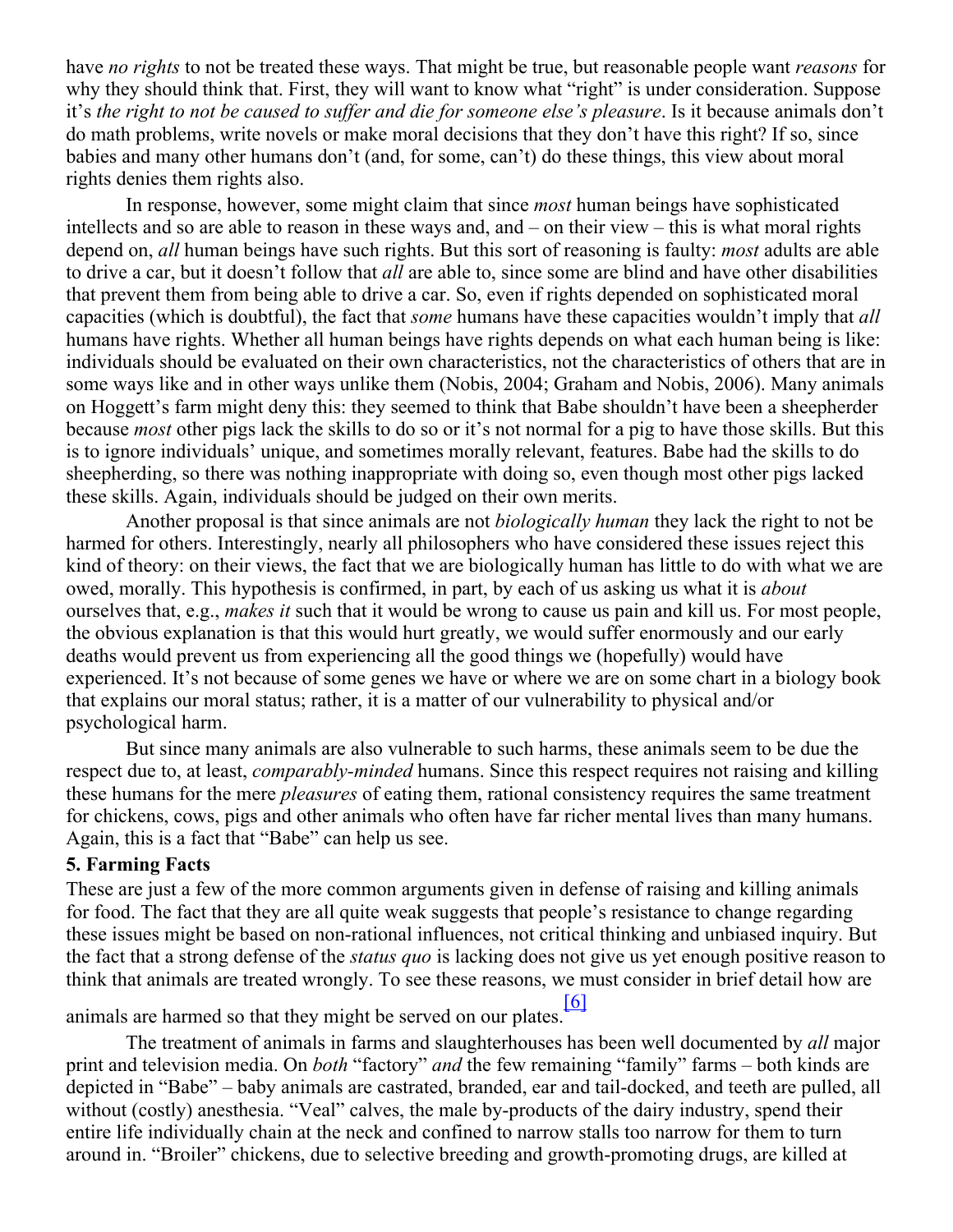forty five days. Such fast growth causes chickens to suffer from a number of chronic health problems, including leg disorders and heart disease. "Layer" hens live a year or more in cages the size of a filing drawer, seven or more per cage, after which they routinely are starved for two weeks ("force molted") to encourage another laying cycle. Female hogs, like "Babe's" mother, are housed for four or five years in individual barred enclosures ("gestation stalls") barely wider than their bodies, where they are forced to birth litter after litter. The narrator of "Babe" says that, "There was a time not so long ago when pigs were afforded no respect . . they lived their whole lives in a cruel and sunless world," but that time is now. Until the recent "Mad Cow" scare, beef and dairy cattle too weak to stand ("downers") were dragged or pushed to their slaughter[.](http://facstaff.morehouse.edu/~nnobis/courses/simmons.htm#_ftn5)

Many people would describe the treatment of animals in slaughterhouses as simply brutal: the title of a 2001 Washington Post entitled "The Die Piece by Piece: In Overtaxed Plants, Humane Treatment of Cattle is Often a Battle Lost," is suggestive of standard operating procedures in American slaughterhouses; more recent stories reveal similar inhumane conditions. A 2004 New York Times story documented workers at a chicken slaughterhouse stomping on chickens, kicking them, and violently slamming them against floors and walls. Those attentive to the news media see stories like this all too often.

One hopes that this treatment is not routine, but there are is good reason to be skeptical of claims that it is not. After all, there are no laws protecting farmed animals, since they are explicitly excluded from the Animal Welfare Act. The Act says that, "the term 'animal' ... excludes horses not used for research purposes and other farm animals, such as, but not limited to, livestock or poultry, used or intended for food."

## 6. Reasonable Ethics

So should we think that the harmful treatment of animals in farms and slaughterhouses is wrong and should not be supported? This conclusion follows only when *moral principles* are conjoined with facts about animal agribusiness and, perhaps, the fact that we do not need to eat animal products to survive and thrive.

Fortunately, complex moral thinking is not needed to find plausible principles to apply to this case. The simple, but powerful, "common sense" principle that we should avoid inflicting and supporting needless harm is all that is needed, and is supported by a wide range of theoretical perspectives – secular and religious – in ethics (in fact, nearly all of them). These theories urge that we should promote goodness and lessen badness or evil, respect *all* beings who are conscious and sentient (not just those who are "rational"), treat others as we would like to be treated, and otherwise promoting caring, compassionate, sympathetic, sensitive and fair attitudes and behavior. All of these theories condemn the practices of contemporary animal agribusiness (Taylor, 2003).

Perspectives that deny that we should avoid inflicting needless harm typically degenerate into infantile "might-makes-right" moral theories (that we teach our children to reject: the fact that Suzie can beat up Johnny doesn't make it right!) or they falsely imply that it's only because "rational agents" care about non-rational beings (humans and animals) that it's be wrong to harm these beings

Thus, it seems that reasonable humans (all of whom have to eat and *can easily* choose animalfree foods; they cannot claim they are "too busy" to refrain from eating animals or that there are "more important things" to do, so they must eat animals) should broaden their serious moral concern to include conscious, sentient beings who are not human: reasonable people should not eat animals, since this is what the best moral reasons support.

One final response to arguments for vegetarianism is a response common to many arguments about issues that challenge how we live our lives: "People are going to believe whatever they want to believe, and people are going to do whatever they want to do." This fatalistic attitude is shared by many animals in "Babe," uncritical of any aspect of the status quo. It's important to realize that this response is lamentable: it's an evasion of the issues, since it does not engage the arguments. For this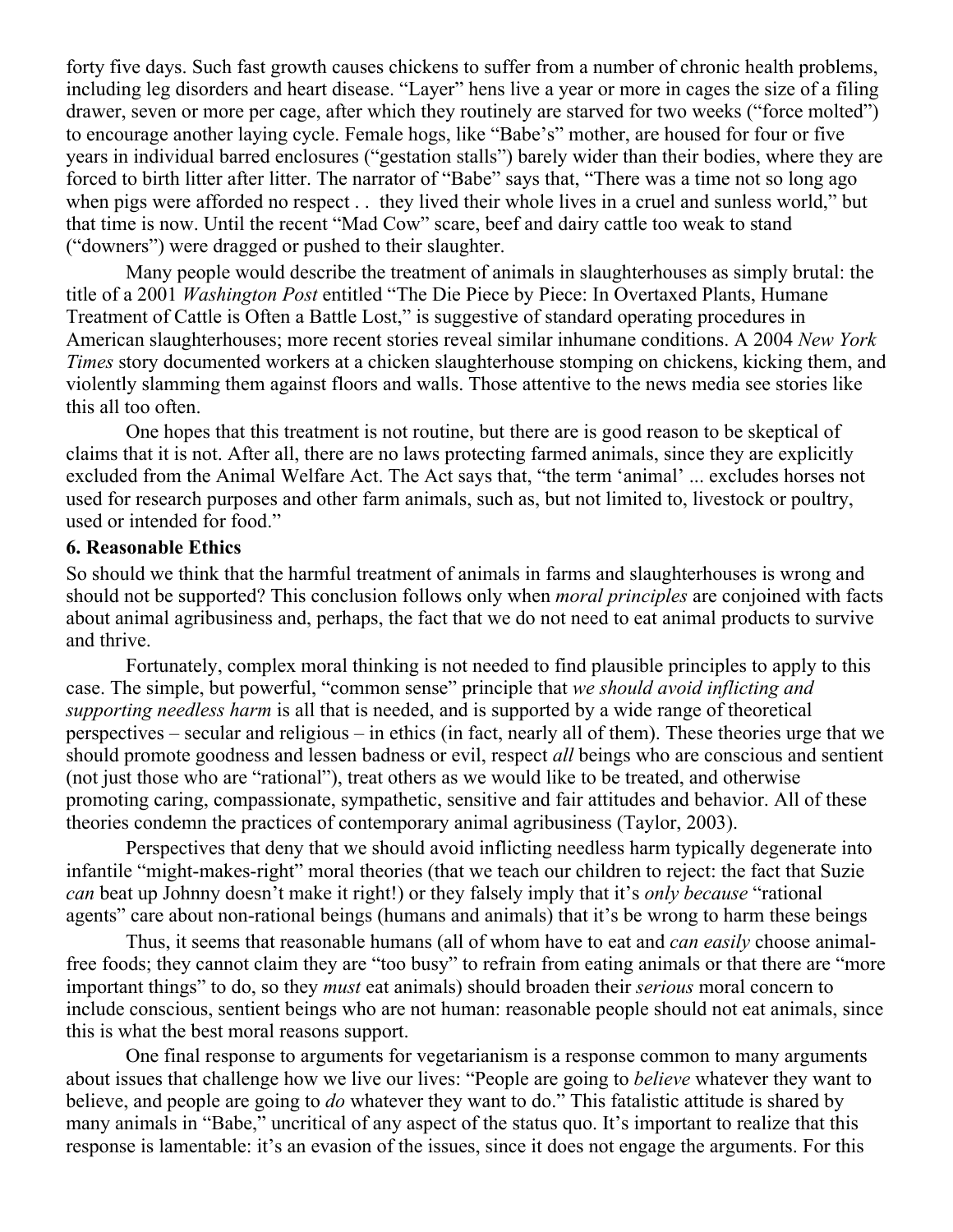issue, it's an attempt to avoid rational engagement with uncomfortable questions about the lives and deaths of, each years, tens of billions of conscious, feeling beings.

Those who are committed to the value of reason in guiding our beliefs, attitudes, and even our feelings should discourage this response, and promote reasonableness in all things, not just a select few, personally-convenient, topics. They should do this also because this response is false: people sometimes *do* change their beliefs and behaviors, and on the basis of good reasons. This is true about many issues, and confronting ethical issues about animals can often help us better see this for, and in, ourselves, and "Babe" helps us see that. The "Babe vegetarians" were right!

# Questions for Discussion:

- 1. Bioethicist Bernard Rollin suggests that "there is perhaps no set of social issues on which otherwise sane people on either side of the question allow themselves to be as overwhelmingly irrational as in matters pertaining to the treatment of animals, and our moral obligations to them." Is this true? If so, what is it about ethics and animals issues that might explain why people respond these ways? Is it bad when people respond "irrationally" to moral issues? What can be done to lessen this kind of response and encourage better responses (what are these?)?
- 2. Some people argue that movies like "Babe" and "Charlotte's Web" "anthropomorphize" animals. What does it mean to "anthropomorphize" something? Is it a mistake to anthropomorphize *any* animals? It is a mistaken to anthropomorphize *all* human beings (or all beings who are *biologically* human?)? Why or why not?
- 3. Some people claim that there are "more important" moral issues to address than the treatment of animals in farms, labs, slaughterhouses, etc. How does one argue that one moral issues is "more important" than another? Is the number of beings affected relevant? Is it the severity of the harms relevant? How does one decide this? If one issue is *more* important than another, does that mean another is not important? Discuss these issues as they relate to animal issues.
- 4. Some animal advocates argue that there are important similarities between (past) movements for women's rights, rights for minorities (e.g., African-Americans) and other oppressed humans and the (present) movement for animal rights. What are these similarities? What are the differences? Which are more morally important here, the similarities or the differences? Why?
- 5. Most people would not eat their pet dog or cat. What would their best reasons for not doing this imply for whether they should eat chickens, pigs and cows?

# Sources

Alleva, J. "Two Simple Questions." <http://www.vegetarianteen.com/articles/jessica.shtml>

Graham, D. and Nobis, N. Review of Putting Humans First: Why We Are Nature's Favorite by Tibor Machan, The Journal of Ayn Rand Studies, Fall 2006, Vol. 8, No. 1, 85-104. Available at [www.NathanNobis.com](http://www.nathannobis.com/).

Humane Society of the United States. "About Farmed Animals." <http://www.hsus.org/farm/resources/animals/>

Nobis, N. "Carl Cohen's 'Kind' Argument For Animal Rights and Against Human Rights" Journal of Applied Philosophy, March 2004, vol. 21, no. 1, pp. 43-59. Available at [www.NathanNobis.com.](http://www.nathannobis.com/)

Nobis, N. "Reasonable Humans and Animals." Available at [www.NathanNobis.com](http://www.nathannobis.com/).